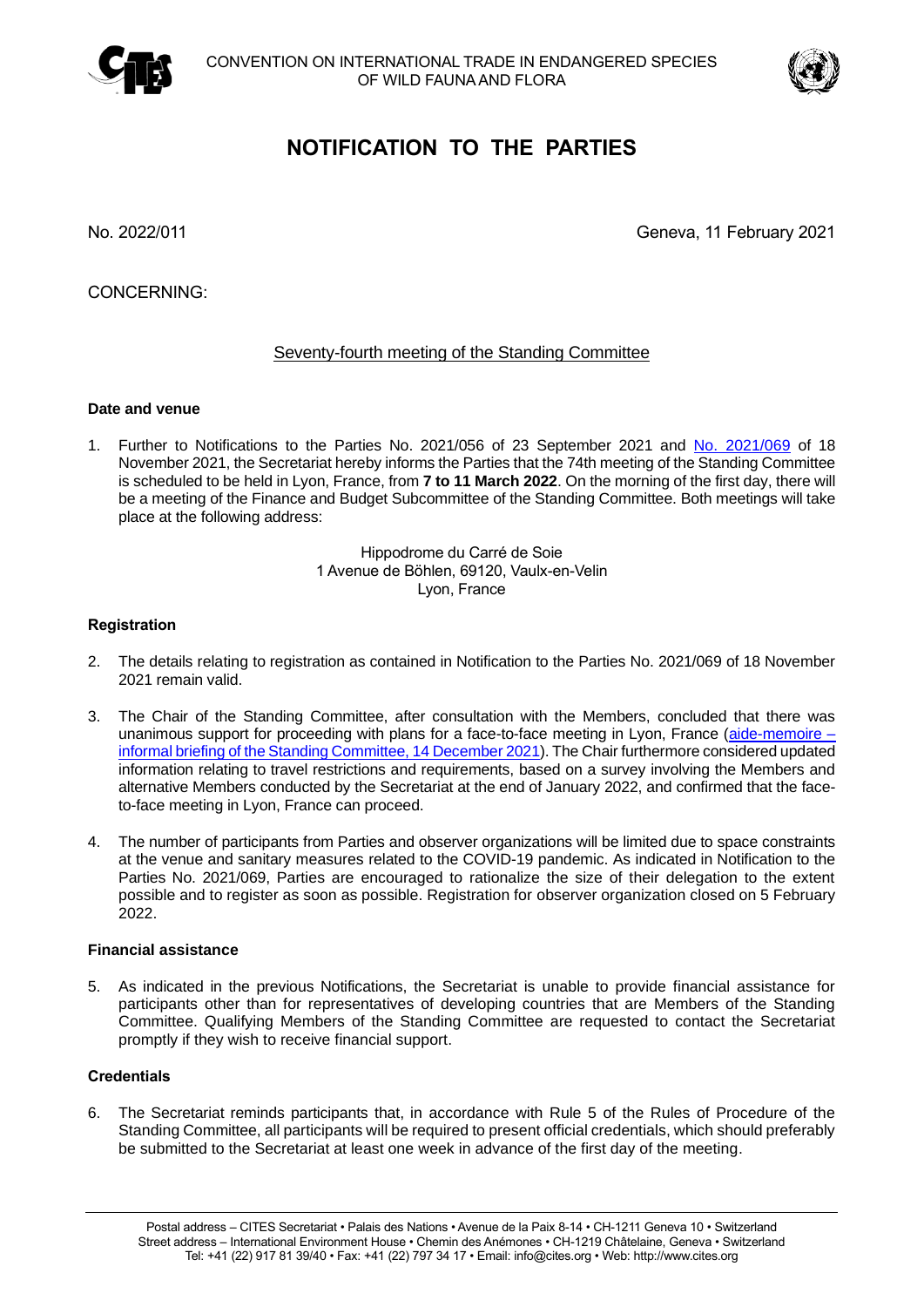### **Side events and exhibitions**

7. Due to space constraints at the venue, no rooms are available for side events and no space for exhibitions are available.

# **Visas**

8. The Secretariat reminds Parties and organizations that their representatives may require visas for France. They may wish to submit a copy of this Notification together with their visa application. Each accredited participant will also automatically receive a visa assistance letter which needs to be submitted together with the visa application, whenever a visa is required. Visas will be issued free of charge by France's embassies and consulates. Participants are requested to submit applications as soon as possible to allow for sufficient time for processing of applications.

# **Entry into France and vaccine<sup>1</sup> or sanitary pass<sup>2</sup> requirements**

- 9. At present, entry into France depends on the zone (green, orange, red) in which the country of origin is placed. Information relating to the classification of countries and entry requirements, including vaccine requirements, can be accessed through the following link: [https://www.interieur.gouv.fr/Actualites/L-actu-du-](https://www.interieur.gouv.fr/Actualites/L-actu-du-Ministere/Certificate-of-international-travel)[Ministere/Certificate-of-international-travel.](https://www.interieur.gouv.fr/Actualites/L-actu-du-Ministere/Certificate-of-international-travel) Participants are strongly advised to study the entry requirements prior to making travel arrangements and prior to travel. The entry information in this notification is subject to change, should the classification of a country/-ies change prior to the meeting.
- 10. **Annex 1** to this Notification contains information relating to the vaccine requirements relating to entry into France as well as the vaccine or sanitary pass.
- 11. Participants that meet the requirements to enter France, but do not qualify for a vaccine pass equivalent (Annex 1), should ensure that they travel to Lyon using air transport, because a vaccine pass will be required to make use of the trains to Lyon. Access to accommodation does not require the presentation of a vaccine pass. Access to the public transport of the Metropolis of Lyon is also not subject to the vaccine pass for those participants that meet the requirements to enter France.
- 12. The entry into France by participants without the recognized vaccination scheme (see Annex 1) is **subject to the issuance of a laissez-passer by France**. All participants that do not meet the entry requirements must submit the details relating to their vaccination status, including a copy of the vaccine certificate and their passport to [mea-cites-registration@cites.org](mailto:mea-cites-registration@cites.org) on or before **18 February 2022**, to facilitate the issuance of the laissez-passer and the sanitary pass for the meeting**. No applications for laissez-passer can be facilitated after the deadline specified above**.
- 13. In terms of meals, access to restaurants outside the venue is not possible without the vaccine pass equivalent, but the restaurant in the venue will be operational for the duration of the meeting and participants with a sanitary pass will be able to access the restaurant.

#### **Sanitary measures**

14. Information relating to sanitary measures to be implemented at the venue will be made available on the Standing Committee page of the CITES website. Compliance with general protective measures, including constant mask-wearing and use of sanitizers, will be compulsory.

*<sup>1</sup> Vaccine pass: Issued to persons on the condition of having a complete vaccination schedule with a vaccine recognized by the European Medicines Agency or equivalent to these vaccines or a proof of recovery (see Annex 1).*

*<sup>2</sup> Sanitary pass: Issued to persons who don't have the complete vaccinated schedule required for the entry into France. They will obtain a sanitary pass after their daily test issued based on daily antigen testing with negative result.*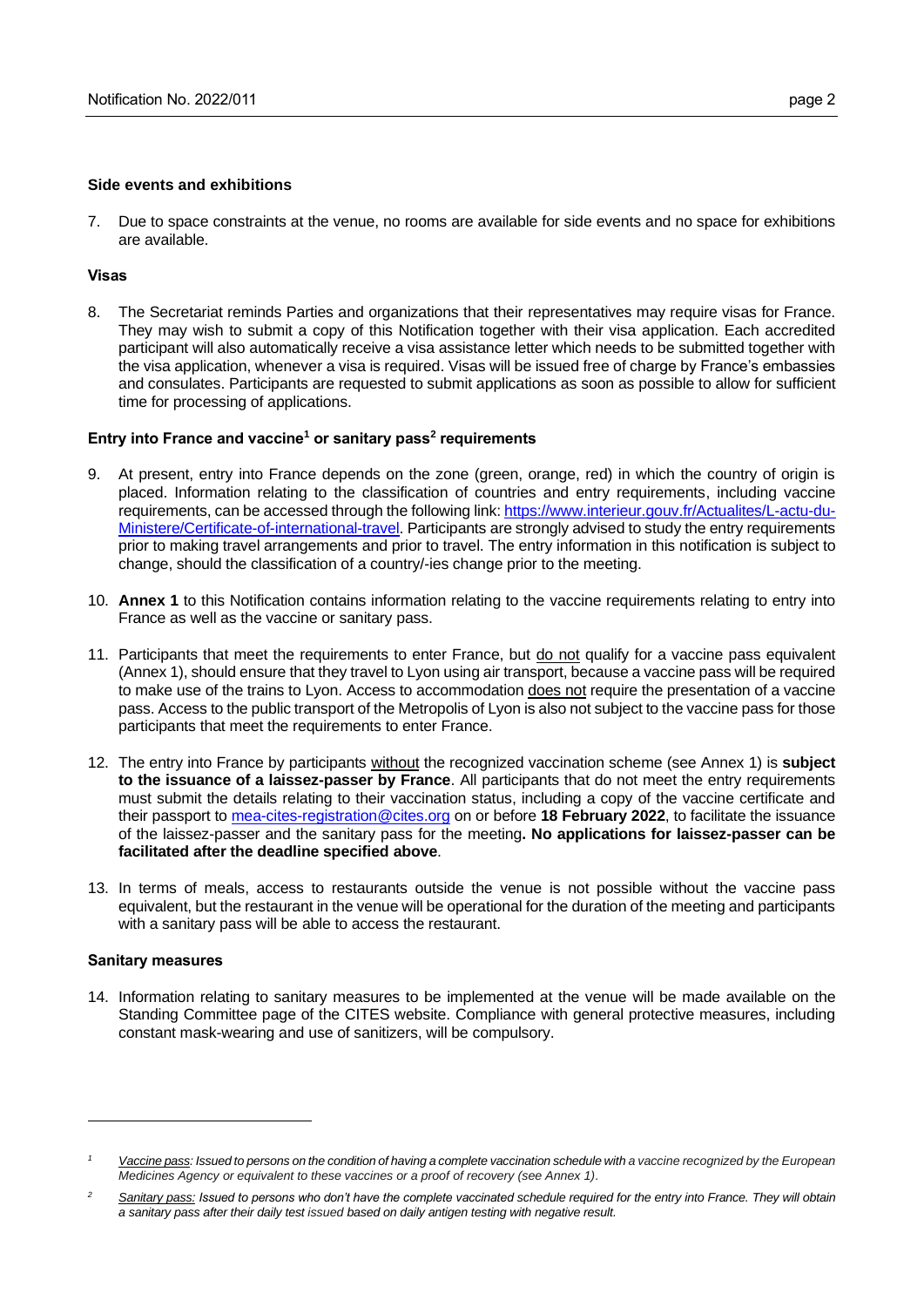#### **Hotel reservations and airport transfers**

15. All participants, including sponsored delegates, are requested to make their own hotel bookings. Information about hotels and the venue can be found in Annex 2 to this Notification. All participants should make their own arrangements relating to airport transfers. As indicated above public transport of the Metropolis of Lyon is not subject to the vaccine pass**.**

#### **Documentation**

- 16. The provisional agenda of the meeting of the Standing Committee is available on the CITES website at [https://cites.org/eng/com/sc/74/agenda.](https://cites.org/eng/com/sc/74/agenda) The [working programme](https://cites.org/sites/default/files/eng/com/sc/74/E-SC74-02.pdf) for the meeting is also available on the website and participants should note that although not currently reflected in the working programme, an evening session on 11 March 2022 may be included due to the scope of the agenda and travel arrangements should be made accordingly.
- 17. The deadline for submission of working documents for discussion at the meeting was 6 January 2022 in accordance with Rule 11 of the Rules of Procedure of the Standing Committee.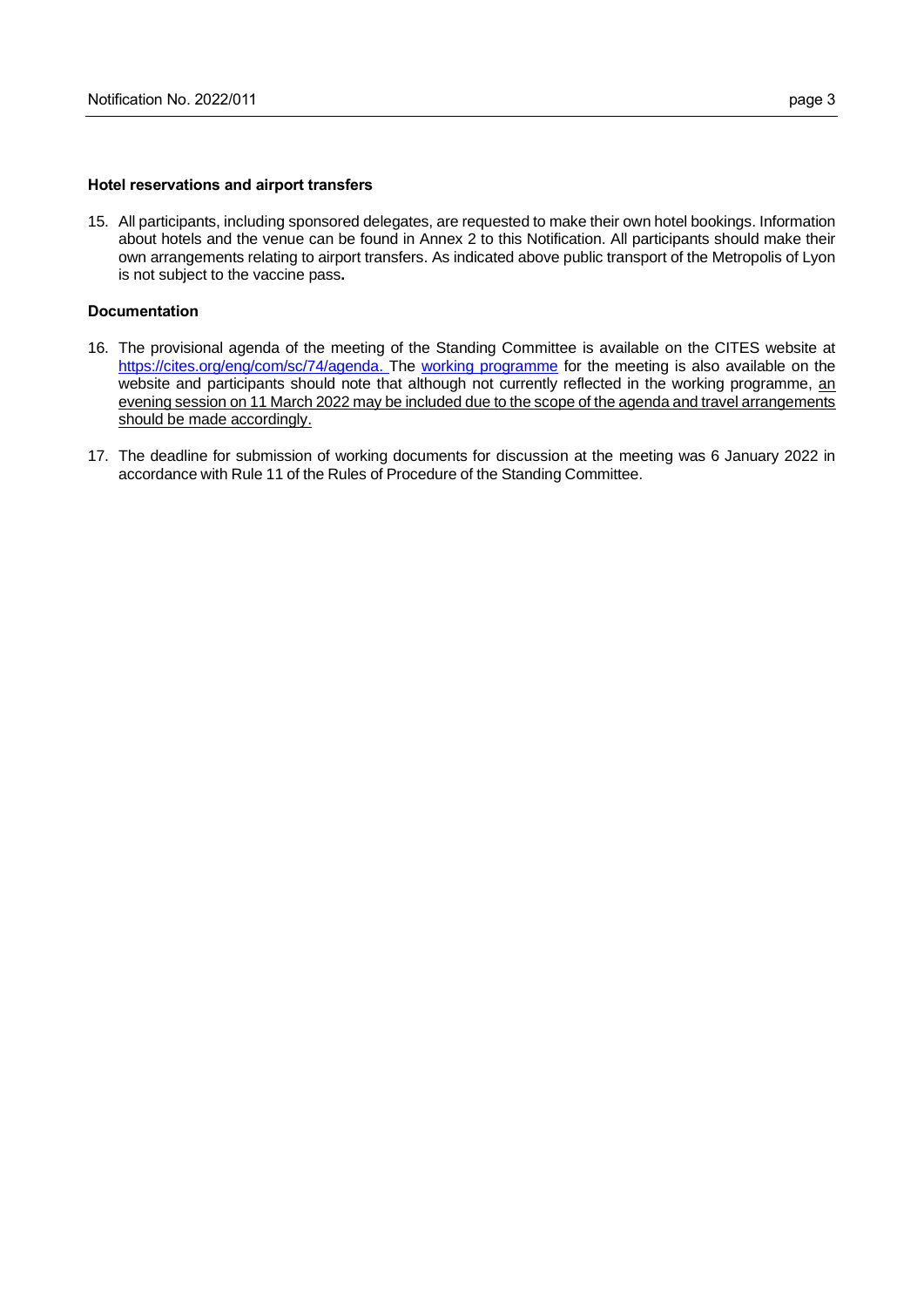|              | <b>Entry into France</b>                                                                                                                                                                                                                                                                                                                                                                                                                                                                                                                                                                                                                                                                                                                                                                                                                                 | <b>Vaccine Pass in France</b>                                                                                                                                                                                                                                                                                                                                                                                                                                                                                                                                                                                                                                                                                                                                                                                                                                  | Sanitary Pass in France: Issued to SC74<br>participants that <b>do not</b> meet the vaccine pass<br>requirements                                                                                                                                                                                                                                                                                                                                                                                                                                                                                                                                                                                                                                                                                                                                                   |
|--------------|----------------------------------------------------------------------------------------------------------------------------------------------------------------------------------------------------------------------------------------------------------------------------------------------------------------------------------------------------------------------------------------------------------------------------------------------------------------------------------------------------------------------------------------------------------------------------------------------------------------------------------------------------------------------------------------------------------------------------------------------------------------------------------------------------------------------------------------------------------|----------------------------------------------------------------------------------------------------------------------------------------------------------------------------------------------------------------------------------------------------------------------------------------------------------------------------------------------------------------------------------------------------------------------------------------------------------------------------------------------------------------------------------------------------------------------------------------------------------------------------------------------------------------------------------------------------------------------------------------------------------------------------------------------------------------------------------------------------------------|--------------------------------------------------------------------------------------------------------------------------------------------------------------------------------------------------------------------------------------------------------------------------------------------------------------------------------------------------------------------------------------------------------------------------------------------------------------------------------------------------------------------------------------------------------------------------------------------------------------------------------------------------------------------------------------------------------------------------------------------------------------------------------------------------------------------------------------------------------------------|
| Requirements | Complete vaccine schedule:<br>1)<br>• 28 days after receiving one dose of Janssen<br>vaccine,<br>• 7 days after receiving a second dose of other<br>vaccines approved by the European<br>Medicines Agency (Pfizer / Comirnaty,<br>Moderna, AstraZeneca / Vaxzevria /<br>Covishield), and,<br>• for persons who have received all the<br>required doses of a WHO-licensed vaccine<br>not approved by the European Medicines<br>Agency <sup>4</sup> , 7 days after receiving an additional<br>dose of an EMA-approved mRNA vaccine.<br>Since 1 February 2022, in order to continue<br>to be considered as fully vaccinated, persons<br>aged eighteen and one month or over wishing<br>to enter the national territory must have<br>received a dose of complementary<br>messenger RNA vaccine no later than 9<br>months following the injection of the last | Complete vaccine schedule:<br>• 28 days after receiving one dose of Janssen<br>vaccine,<br>• 7 days after receiving a second dose of other<br>vaccines approved by the European Medicines<br>Agency (Pfizer/ Comirnaty, Moderna,<br>AstraZeneca / Vaxzevria / Covishield), and,<br>• for persons who have received all the required<br>doses of a WHO-licensed vaccine not approved<br>by the European Medicines Agency <sup>5</sup> , 7 days after<br>receiving an additional dose of an EMA-<br>approved mRNA vaccine.<br>Since 1 February 2022, in order to continue to be<br>considered as fully vaccinated, persons aged<br>eighteen and one month or over wishing to enter the<br>national territory must have received a dose of<br>complementary messenger RNA vaccine no later<br>than 4 months following the injection of the last<br>required dose. | • Daily antigen testing at the venue from 08h00-<br>09h00 for persons who don't have the complete<br>vaccinated schedule required for the entry into<br>France. They will obtain a sanitary pass after<br>their daily test.<br>Persons with the complete vaccine scheduled<br>required for the entry into France could get a<br>sanitary pass using the link provided by the<br>Ministry of Foreign Affairs that will be made<br>available on the CITES website.<br>• Note: The cost associated with the antigen test<br>will remain the responsibility of the participant,<br>except for sponsored participants. The host<br>country will make the testing services available<br>at the venue for sponsored participants and<br>further information relating to this will be shared<br>with the relevant participants and made available<br>on the CITES website. |

A link will be provided by the Ministry of Foreign Affairs and will be included on the CITES website.

# REQUIREMENTS TO ENTER FRANCE AND OBTAIN A VACCINE PASS OR SANITARY PASS<sup>3</sup>

**required dose**.

Annex 1

In case of a positive test the sanitary pass will be

removed

<sup>&</sup>lt;sup>3</sup> Based on information provided by the host country France, including the following link[: https://www.interieur.gouv.fr/Actualites/L-actu-du-Ministere/Certificate-of-international-travel.](https://www.interieur.gouv.fr/Actualites/L-actu-du-Ministere/Certificate-of-international-travel)

<sup>4</sup> Sinovac, Sinopharm and Sputnik

<sup>5</sup> Sinovac, Sinopharm and Sputnik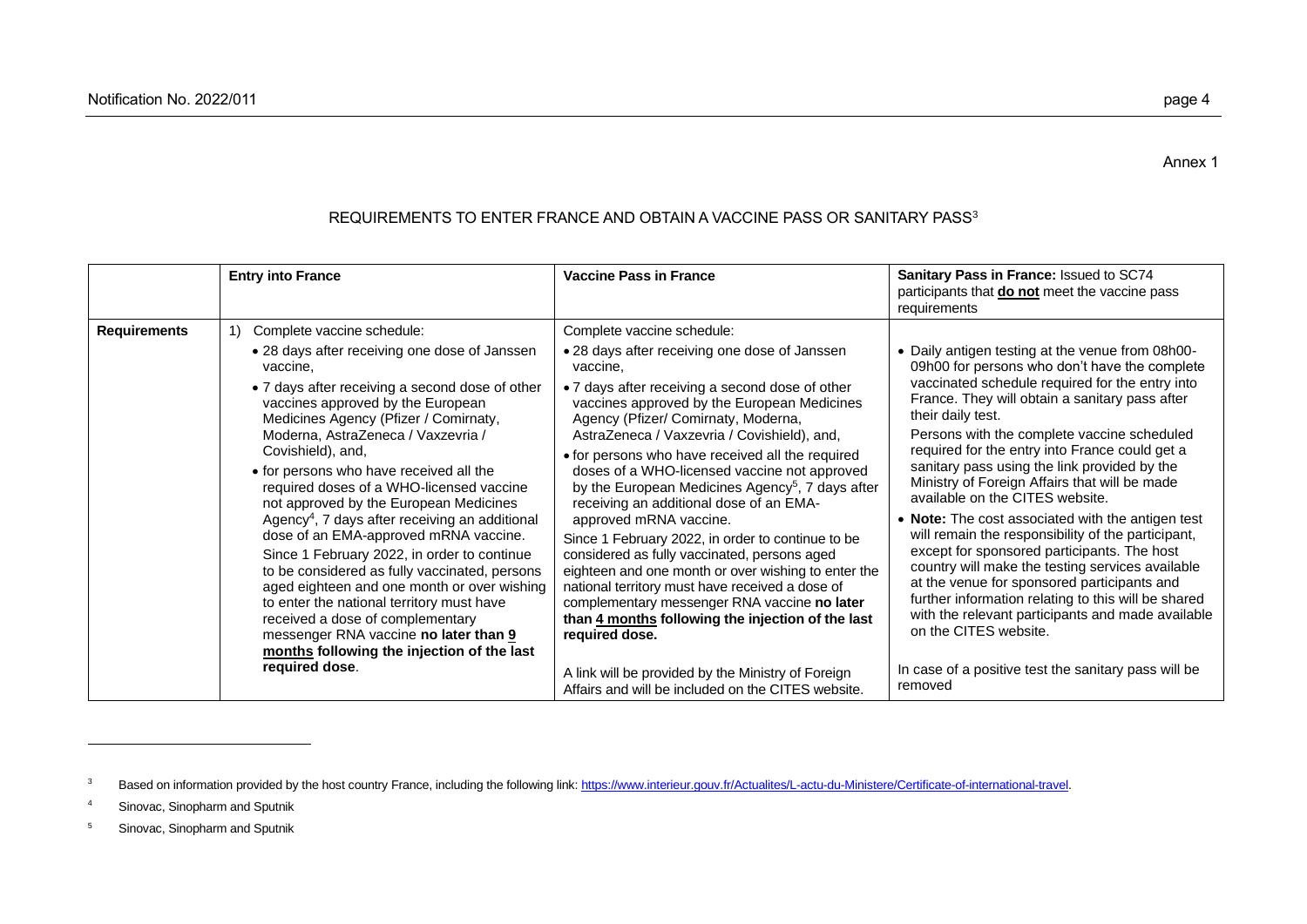|                                   | <b>Entry into France</b>                                                                                                                                                                                                                                                                | <b>Vaccine Pass in France</b>                                                                                                                                                   | Sanitary Pass in France: Issued to SC74<br>participants that do not meet the vaccine pass<br>requirements                                                                                                                                                                   |
|-----------------------------------|-----------------------------------------------------------------------------------------------------------------------------------------------------------------------------------------------------------------------------------------------------------------------------------------|---------------------------------------------------------------------------------------------------------------------------------------------------------------------------------|-----------------------------------------------------------------------------------------------------------------------------------------------------------------------------------------------------------------------------------------------------------------------------|
|                                   | 2) Complete vaccine schedule requirements not<br>met (including participants vaccinated with<br>Sinovac, Sinopharm and Sputnik or<br>unvaccinated):                                                                                                                                     |                                                                                                                                                                                 |                                                                                                                                                                                                                                                                             |
|                                   | • A certificate of recovery dated more than<br>eleven days and less than six months, OR a<br>negative PCR or antigen test dated less than<br>48 hours or less than 24 hours prior to<br>departure.                                                                                      |                                                                                                                                                                                 |                                                                                                                                                                                                                                                                             |
|                                   | • Require a laissez-passer to be issued by<br>France                                                                                                                                                                                                                                    |                                                                                                                                                                                 |                                                                                                                                                                                                                                                                             |
|                                   | • Complete a sworn statement certifying that<br>they agree to isolate in accommodation<br>when not attending the meeting in the venue<br>(Hippodrome) and daily testing as advised<br>by the organizers                                                                                 |                                                                                                                                                                                 |                                                                                                                                                                                                                                                                             |
| <b>Health control</b><br>measures | • Present proof of your vaccination status, and<br>• a sworn statement certifying the absence of<br>COVID-19 symptoms and of any contact with a<br>confirmed case of COVID-19.                                                                                                          | Comply with preventative measures for the meeting<br>provided by the CITES Secretariat on the CITES<br>website that include the wearing of mask and other<br>sanitary measures. | • Isolate in accommodation when not attending the<br>meeting in the venue (Hippodrome)<br>• Comply with preventative measures for the<br>meeting provided by the CITES Secretariat on<br>the CITES website that include the wearing of<br>mask and other sanitary measures. |
|                                   | • A negative PCR or antigen test taken less than 48<br>hours old is required, except for arrivals from a<br>Member State of the European Union, Andorra,<br>Iceland, Liechtenstein, Monaco, Norway, San<br>Marino, the Holy See or Switzerland.                                         |                                                                                                                                                                                 |                                                                                                                                                                                                                                                                             |
|                                   | • For travellers arriving from a country in the<br>European area (Member State of the European<br>Union, Andorra, Iceland, Liechtenstein, Monaco,<br>Norway, San Marino, the Holy See or Switzerland)<br>a negative PCR or antigen test taken less than 24<br>hours earlier is required |                                                                                                                                                                                 |                                                                                                                                                                                                                                                                             |
|                                   | • Comply with preventative measures for the<br>meeting provided by the CITES Secretariat on the<br>CITES website that include the wearing of mask<br>and other sanitary measures.                                                                                                       |                                                                                                                                                                                 |                                                                                                                                                                                                                                                                             |